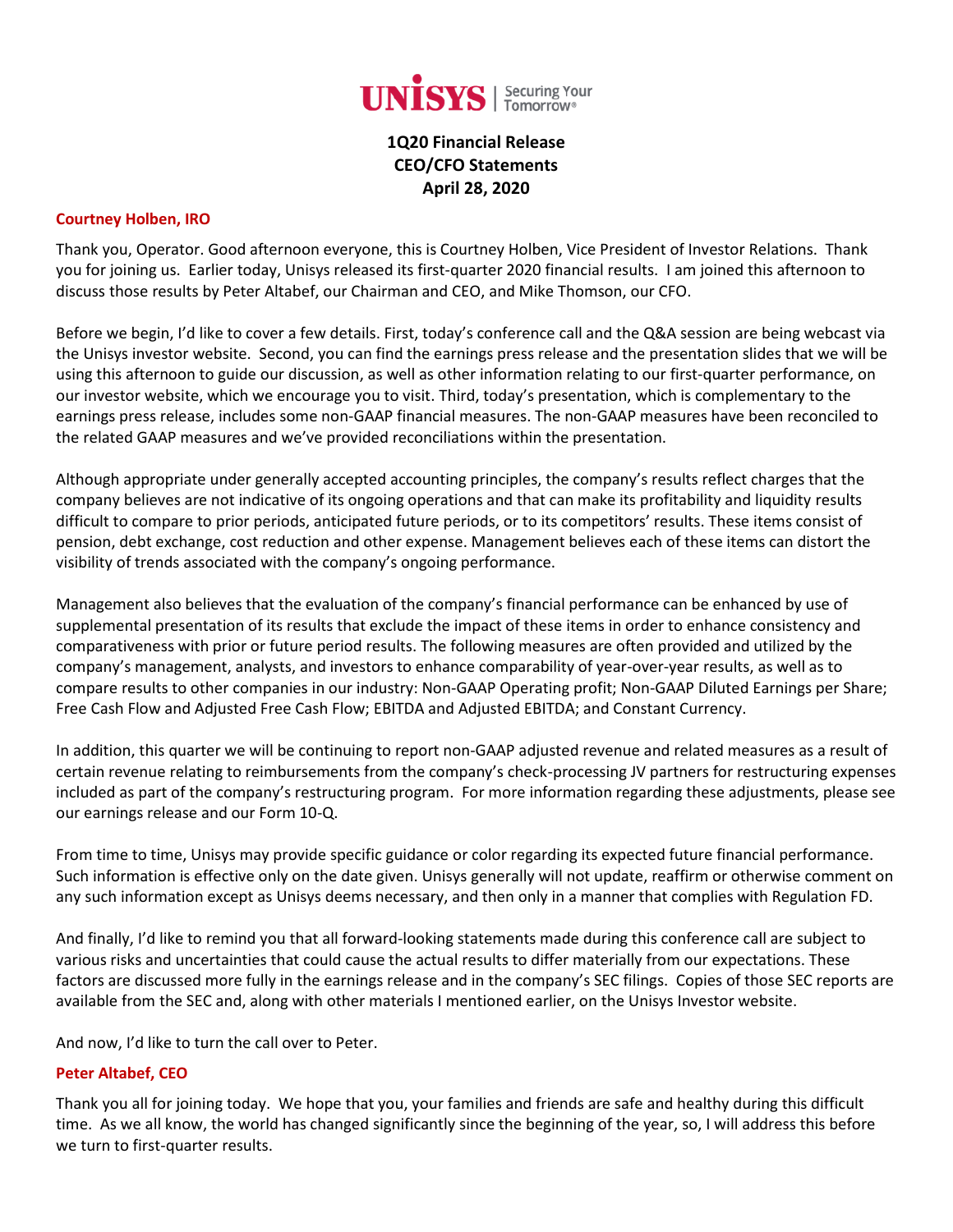I am proud of how our team has responded to the current COVID-19 situation to support our clients and each other. Our priorities during this critical time center on the safety and well-being of our associates, clients and partners; providing the best service and most innovative solutions possible for our clients to help them through their challenges during this time; and positioning the company to emerge from the COVID-19 period in a position of strength. We moved quickly to encourage our associates to work from home, and within a very short period of time had more than 95% of our operations securely enabled for remote access.

We were already technology-enabled for remote working. Several years ago, we adopted video conferencing and voiceover-IP as our primary connectivity across the company. Most of our associates are equipped with laptops. In the limited instances where this was not the case, we worked quickly to provide the needed devices or find alternate options for management of workloads. We have also deployed Unisys Stealth® across our organization, which allows us to avoid the security issues associated with VPN usage that many companies have faced recently.

For the associates who cannot work remotely, such as those performing essential services in person with clients like our field services team, we are doing everything we can to ensure their safety, including providing PPE as available and utilizing government-recommended health practices.

We have implemented our Business Continuity Planning procedures. These are ISO-certified and provide for adjustments such as shifting service desk operations from affected locations to others that can accommodate client requirements, or redeploying underutilized field service engineers to help support service desks experiencing increased call volumes. We have also received "essential service" designations where necessary.

We have had a crisis management team in place for a number of years. While COVID-19 has not triggered our crisis management plan, a subset of this team has been helpful in providing oversight of operations. To date, there have been no material disruptions to delivery of services to our clients.

Digital Workplace Services, particularly Work-From-Home capabilities, has been much in the news, and is a source of strength for Unisys, representing approximately a third of total 2019 non-GAAP adjusted revenue. We are active in the COVID-19 fight, including by supporting digital workplace solutions that help assist clients in the healthcare and pharmaceutical industries that are providing lifesaving medical equipment and drugs. Our ClearPath Forward operating system helps clients in the financial services industry to be able to continue to support their customers' online banking needs. Air cargo businesses use the Unisys cloud-based Digistics system to support their operations. As we have supported our clients, our goal has been not just to "get through this," but to do so in a way that stands out and inspires confidence in our ability to provide a broader spectrum of services.

Unisys is highly diversified across several vectors, and we consider that a particular strength at this time, especially where geographies and industry sectors are being differently affected by the COVID-19 situation. We have a diversified client base, with no single client accounting for more than 5% of revenue. In the first quarter, 44 percent of non-GAAP adjusted revenue came from the U.S. and Canada, with 56% of revenue coming from the rest of the world. From an industry sector perspective, 37 percent of non-GAAP adjusted revenue was earned from commercial clients; 30 percent from financial services; and 33 percent from public sector clients which include U.S. state and local, foreign governments and license and other revenue from SAIC for the U.S. federal government.

The strength of our diversity is more than geography and client base. We also value gender and ethnic origin diversity, and especially in the current situation, this diversity leads to different perspectives, methodologies and approaches, which is critical to developing the best solutions in a quickly-changing environment.

Following the flexibility that resulted from the sale of our US Federal division, we were already planning to increase our investment in capabilities to allow us to better serve our clients, and we are continuing these efforts. We have several of these programs underway, including our ERP modernization program, an enhanced Workforce Management capability, and a new digital sales and marketing platform, so we will be well prepared coming out of the COVID-19 situation.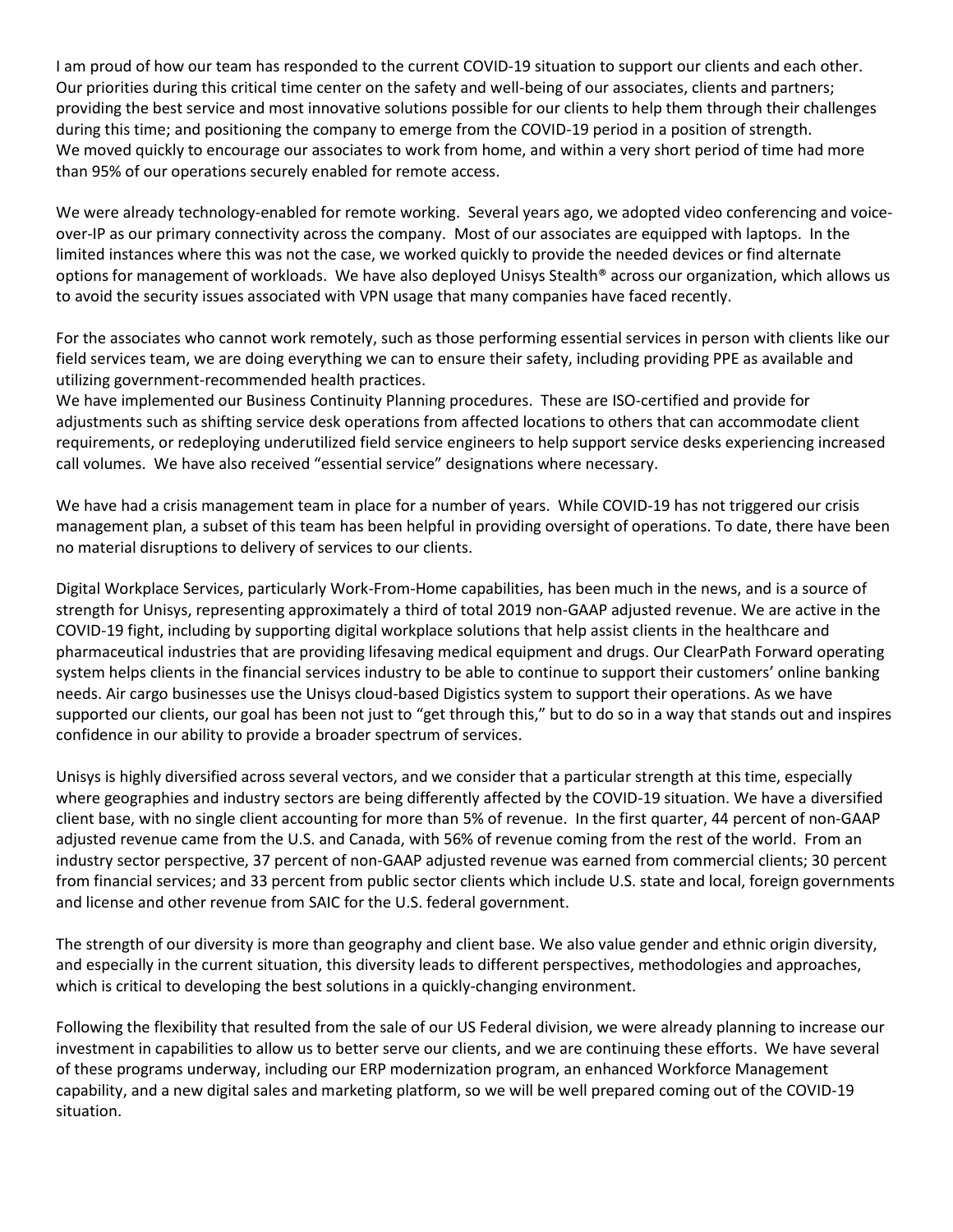Notwithstanding these investments, we are also closely managing our costs, with the goal of mitigating the near-term impact of lower revenue, while also maintaining our ability to provide the necessary support for clients both now and as demand rebounds in the future. With this balance in mind, we are taking actions such as temporary salary reductions for the senior leadership team; reduction of third-party spend such as contractors; re-deploying our workforce based on shifting needs of the business; limiting expenses such as travel, some of which happens naturally based on stay-at-home orders in place; reducing work weeks; and utilizing furloughs where necessary. Longer term, we are also looking at reducing the level of expenses in the "new normal" such as our real estate footprint and ongoing travel costs.

Turning to our first-quarter activities, we had higher non-GAAP operating profit and margin year over year. We also announced and closed the sale of our U.S. Federal business, which has improved our capital structure and improved our operating flexibility. Due to the ongoing COVID-19 situation, we have been looking at various scenarios of what our 2020 financials could look like, and several of those scenarios indicate that 2020 full-year non-GAAP adjusted revenue may be down approximately 10% year over year, although it could be more or less than that, with an expectation of a more significant impact to profitability. Given the limited visibility into macroeconomic conditions at this point, we are withdrawing our previously-provided guidance for 2020.

Our business fundamentals remain strong, and we believe there is upside once stability returns to global markets. We believe in our solutions and are continuing to invest to bring increasing value to our clients. These include InteliServe, CloudForte, Stealth, ClearPath Forward and our industry focused solutions.

Our industry go-to-market approach, supported by our solutions which are being leveraged across industries, is resonating with clients.

Many of those solutions are aimed directly at helping clients address key issues that have been highlighted by the COVID-19 pandemic, such as cloud enablement, digital workplace transformation and cybersecurity. We are leveraging our InteliServe platform in our digital workplace services go-to-market efforts. Gartner recently named us as a leader in its Magic Quadrant for Managed Workplace Services, North America, for the second consecutive year. We believe this positioning reflects the investments we are making to integrate AI, robotic process automation, advanced analytics and machine learning. As an example of how clients are implementing InteliServe, a large new-logo global frozen-food company signed a contract with Unisys in the first quarter, which among other things will modernize the company's IT environment and service desk support through implementation of Unisys InteliServe™.

As another key solution, CloudForte is gaining increasing traction. During the first quarter, we achieved Amazon's "Well-Architected Framework" partner designation, which we believe will help further differentiate our offering. As an example of how clients are using CloudForte, in the first quarter we expanded our contract with California State University to integrate their information resources and deliver innovative educational and administrative services to their students and faculty. We support CSU across all 23 campuses, and our solutions are especially relevant as remote access has become critical for educational institutions.

Security is always evolving at Unisys, and we recently announced the general availability of Unisys Always On Access™ Powered by Stealth™, or "AOA." Unisys AOA is a next-generation solution, providing advantages over traditional VPNs. AOA delivers secure access regardless of location, leveraging Stealth™ features such as endpoint protection and Dynamic Isolation™ to enable an organization to remain "always on," even in the face of threats. In the first quarter, Stealth also received updated NIAP certification, which is a designation across 31 countries that approves the solution to handle top-secret classified information. Proving our metal to the real world, we also hosted a "capture-the-flag" event at the February RSA conference, where contestants attempted to capture data and credentials protected by Stealth. Stealth remains undefeated, so no one earned the reward money, and instead we donated it to Women in Cybersecurity, an important mentoring and networking organization.

We often package Stealth with our other solutions, and one example was a first quarter new logo signing for a \$140 million contract with a major commercial defense contractor to serve its operations (so it was not transferred as part of the US Federal sale). Under the new relationship we are providing comprehensive cross-functional IT services, including Stealth.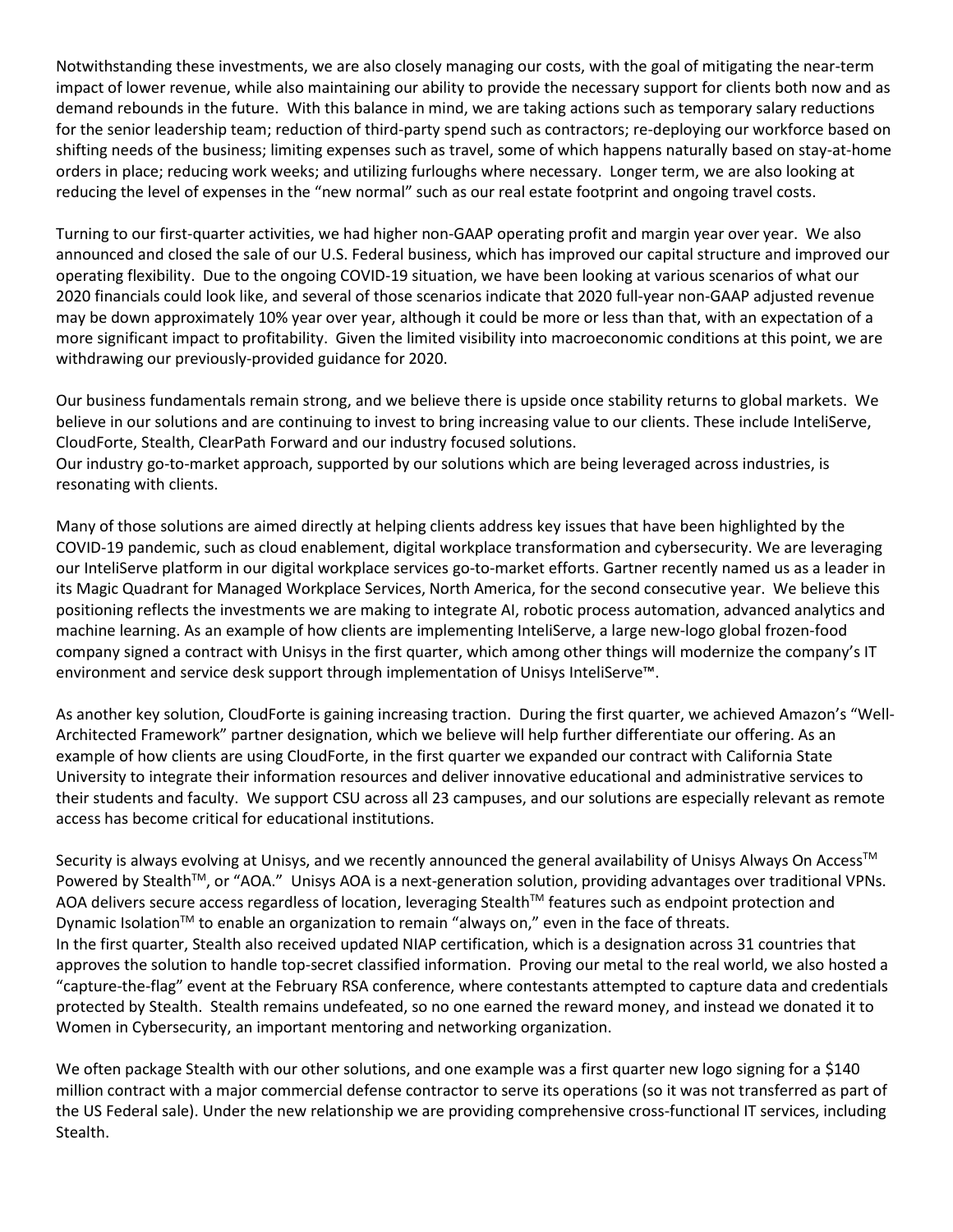As I said previously, I am proud of how our team has responded to the macro events we are all facing. We will continue to keep our focus on the health and safety of our associates, our clients and our partners, while also providing ongoing services at the high standards to which we hold ourselves and positioning ourselves to emerge from COVID-19 with strength.

I will now turn the call to Mike, who will provide more color

## **Mike Thomson, CFO**

Good afternoon and thank you for joining us. First, I echo Peter's hope that you and your families are all safe, healthy and doing well in this challenging time. Our thoughts are with everyone as they face the daily challenges of this new environment.

In my discussion today, I will refer both to GAAP and non-GAAP results. As a reminder, reconciliations of these metrics are available in our earnings materials. As we have discussed previously, we closed the sale of our U.S. Federal business on March 13, 2020. The historical results of the company's U.S. Federal business have been reflected in the company's consolidated financial statements as discontinued operations beginning January 1, 2020, and as required by U.S. GAAP all prior-period financial statements have been reclassified accordingly. Throughout this discussion we will only refer to the company's continuing operations.

With respect to first-quarter results, non-GAAP adjusted revenue was \$514.5 million, down 6.9 percent year over year, or 5.2 percent on a constant-currency basis. As we mentioned in the fourth quarter, we were anticipating a year-overyear decline, and revenue was ahead of consensus estimates.

Non-GAAP adjusted Services revenue was down 10 percent year over year, or 8.3 percent year over year in constantcurrency. Volumes at our check-processing joint venture declined as expected, and we experienced an impact from COVID-19, largely related to decreased demand for field services and declines in volume-based contracts. Additionally, foreign currency worked against us, as most currencies weakened versus the U.S. dollar.

Technology revenue was up 11.2 percent year over year, relative to expectations for a year-over-year decline, as several contracts were renewed earlier than expected. This outperformance in Technology revenue for the quarter helped offset the impact of COVID-19 that we saw in Services. As a reminder, for the most part GAAP accounting requires all license revenue associated with our proprietary software to be recognized upfront at the time of contract signing, provided all criteria have been met. These contracts come up for renewal according to a schedule based on when they were originally signed; however, sometimes these contracts are executed sooner or later than anticipated. Given the upfront revenue recognition, the timing of renewal can have a meaningful impact on total company revenue for the period.

Non-GAAP operating profit margin for the quarter was 5.5 percent, up 70 basis points year over year, which was better than expected, largely due to the higher-than-anticipated Technology revenue. Services non-GAAP operating profit margin was a negative 3.5 percent, versus a negative 0.7 percent in the prior-year period. This was due to the flowthrough impact of the decline in field services and volume-based business, as well as a delay in certain cost-savings initiatives. We had intended for these initiatives to be implemented earlier in the first quarter, but they are taking a bit longer than we anticipated. We have fully underpinned our expected cost savings at this point and have begun executing against our plan.

As we discussed in Q4, we have approximately \$60 million of costs previously allocated to the U.S. Federal business that we are targeting to remove post-closing. We took a charge of approximately \$10 million in the first quarter related to some of these costs, and we anticipate the remaining charges of approximately \$10-20 million later in 2020. We expect approximately \$25-30 million of these savings to be recognized in 2020, as the majority of these actions have already taken place.

Adjusted EBITDA was up 10.4 percent year over year, and adjusted EBITDA margin was up 220 basis points to 13.9 percent. GAAP loss per share was 85 cents versus 64 cents in the prior-year period, driven by higher year over year cost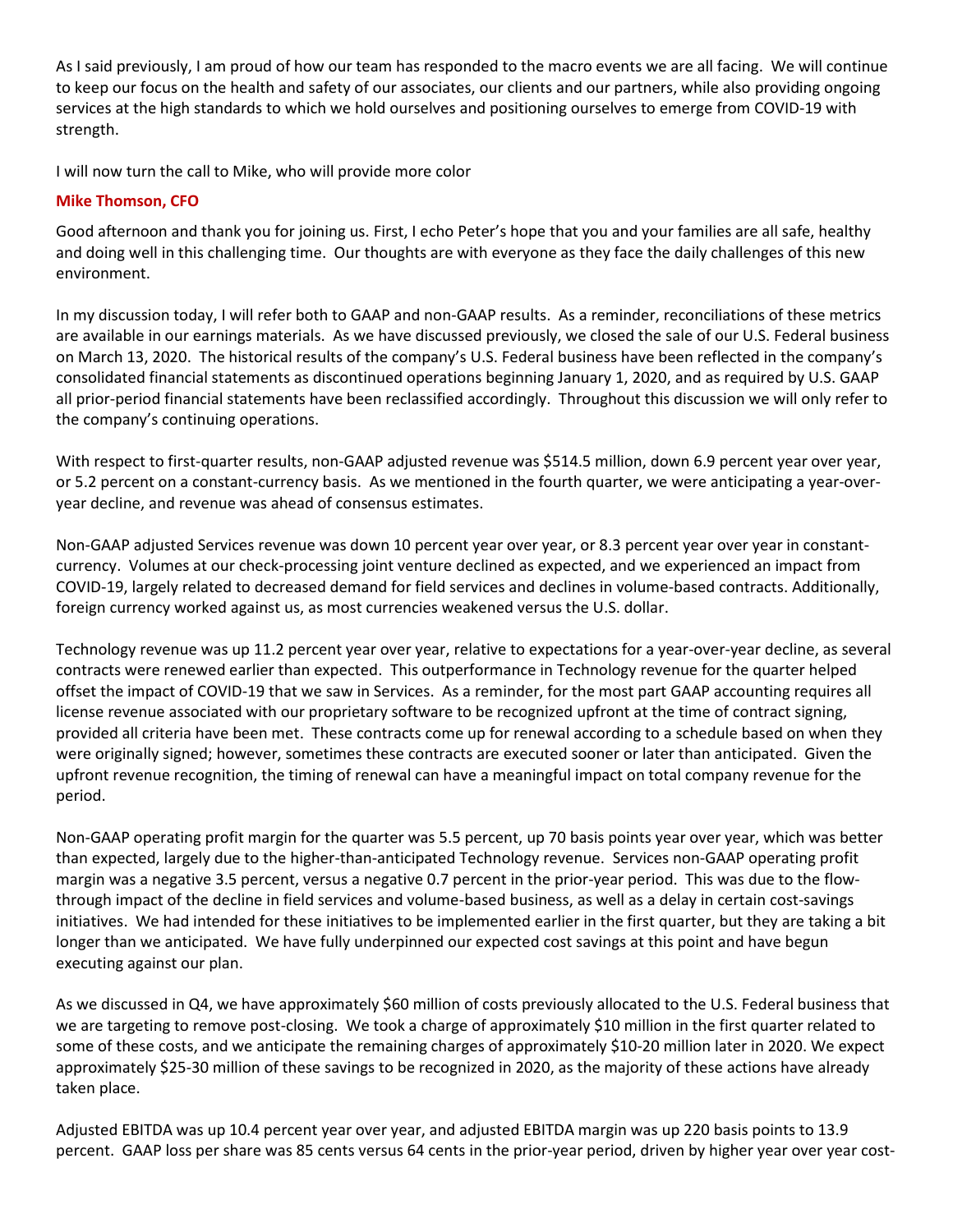reduction charges and a currency-translation charge. This was slightly below consensus estimates of negative 75 cents, due to these restructuring charges and the currency-translation charge not being fully included in some of the underlying estimates. These charges had a 42-cent impact on EPS in the quarter. Non-GAAP EPS was 1 cent versus a loss of 11 cents in the prior-year period, and was well ahead of consensus estimates.

Cash used in operations was \$377.9 million in the first quarter versus \$70.4 million in the prior-year period. This usage includes approximately \$315 million of U.S. pension contributions. Adjusted free cash flow for the quarter improved by \$28 million and was a use of \$68.1 million versus a use of \$95.9 million in the prior-year period, benefitting from lower capex spend year over year.

The sale of our U.S. Federal business significantly enhanced our cash position and balance sheet overall. As of the end of the quarter, we had \$789.6 million of cash on the balance sheet. This does not include an additional \$487.3 million in restricted cash that was earmarked for the redemption of the company's \$440 million senior secured notes that took place on April 15, 2020. We expect to make approximately \$300 million in additional voluntary contributions to the U.S. pension plans during 2020.

Our net leverage including pension obligations, has been reduced significantly to 2.7x based on Last Twelve Months March 31 Adjusted EBITDA, relative to 4.3x as of year-end 2019. As of April 15, our senior secured notes have been fully redeemed.

Services backlog was \$3.7 billion, roughly in line with our year-end amount of \$3.8 billion, and up 1% versus the yearend value on a constant-currency basis. We signed over \$200 million of new logo contracts in the quarter, and total contract value signed was up 32 percent year over year.

As I think most of you know US GAAP requires that pension valuations are performed at year end and are based on market conditions at that point in time. As a result, recent market movements have not been realized and have no immediate or direct impact on our financial statements. However, consistent with past practice and to provide additional perspective, I will give some color on what the impact would have been if calculations were done at the end of March.

As a reminder, the discount rates used to value our obligations are not tied to U.S. Treasuries, they are tied to yields on corporate bonds, which have not decreased as much as Treasuries. Further, the impact of interest rate movements on cash contributions is muted in the first few years of the calculation. And lastly, we also have a hedging strategy that protects asset returns against significant selloffs in equities.

As a result of all of this, as well as the cash contributions to our U.S. pension obligations that we made during the quarter, the global pension deficit would have decreased by \$130 million versus year end. Post the additional voluntary contributions of approximately \$300 million that we intend to make later this year, there would be no additional pension cash contributions this year or next year. I would also note that based on our contributions made to date, we have improved our U.S. pension plan funding status freeing up our ability to remove pension liabilities through mechanisms like bulk lump sum offerings as well as annuitizations. We intend to pursue one or both of these options in 2020.

As Peter highlighted, we have taken numerous steps to minimize the impact of COVID-19 on our business. Our goal is to strike a balance between mitigating short-term negative financial impacts and emerging from this period in a position of strength. This requires that we maintain a strong delivery engine to support our clients' rapidly-evolving needs during this unprecedented time and to be prepared for increased demand when the temporary disruption comes to an end. Peter noted some of the things we are doing to manage operating costs, and we are also reducing discretionary capex where possible. Growth capex will naturally be reduced given our expectation for potential delays in new logo and new scope contracts. We increased cash reserves by drawing down \$59 million from our credit facility. All that being said we are continuing to increase our investment in our internal capabilities that will allow us to better serve our clients. Initiatives such as our ERP modernization program, enhanced workforce management system, and the creation of a new digital sales and marketing platform are all in various stages of planning, development or implementation.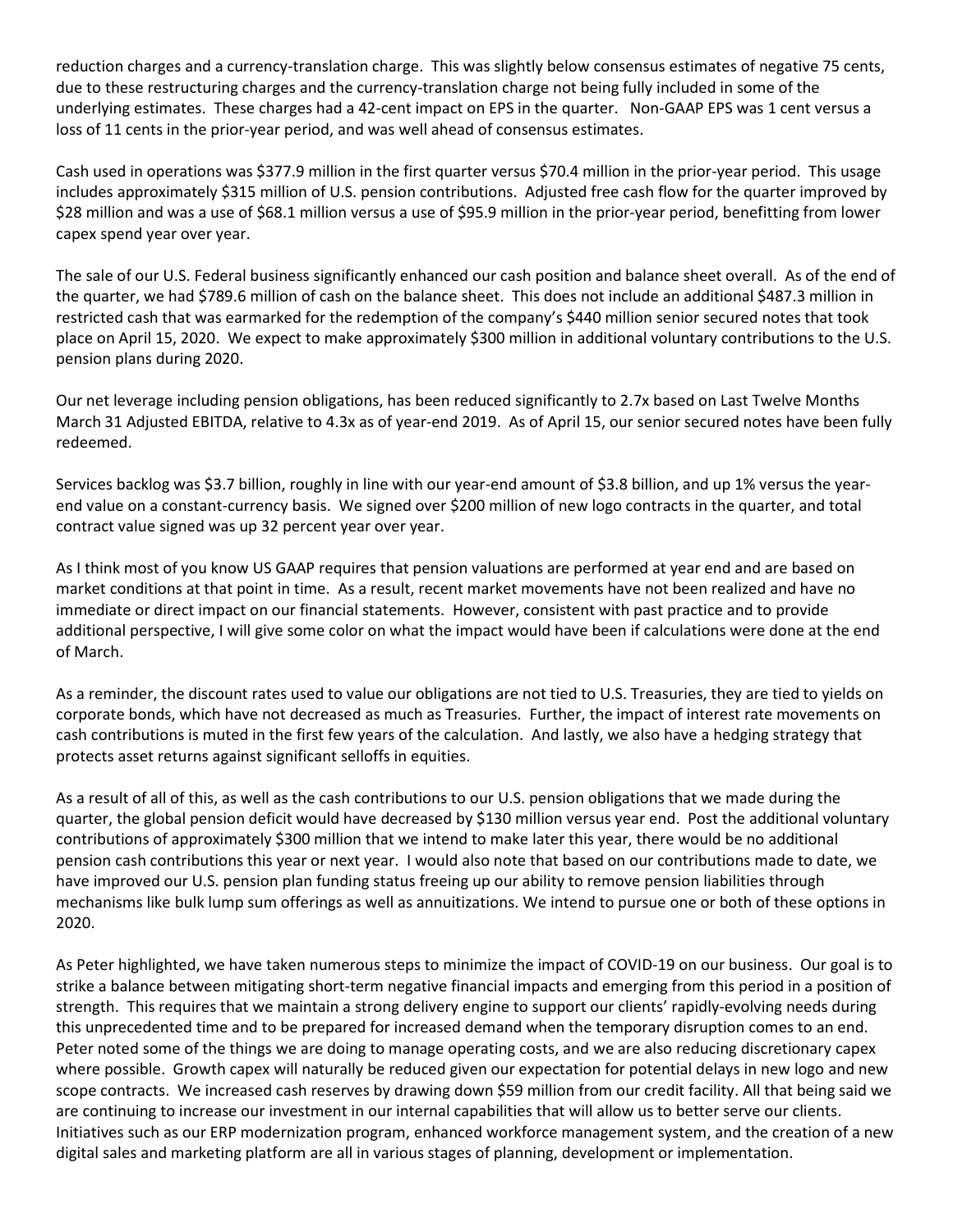Our expectations for 2020 are lower than originally anticipated. As previously noted, we have run a number of scenarios to look at the potential impact of COVID-19 on our financial results. Several of these scenarios indicate that full-year 2020 non-GAAP adjusted revenue may be down approximately 10 percent year over year, though it could ultimately be down more or less than that.

The bulk of our Technology revenue and approximately 84% of 2020 non-GAAP adjusted Services revenue is anticipated to come from renewals or revenue already contracted as of December 31, 2019, and we have historically seen renewal rates above 90%. There may be some delays in renewals, though, especially within Technology, and volume-based contracts may see a reduction in revenue.

New logo, new scope, expansion and project-based work is also likely to see an impact due to delays around purchasing decisions resulting from potential pressure on clients' financial situations. Profitability is expected to be impacted more significantly. Given how quickly the situation continues to evolve, and the inherent uncertainty embedded in the macroeconomic environment we are withdrawing our 2020 annual guidance.

Despite the uncertainty associated with the current period, our business is fundamentally strong, and once we begin to see global markets stabilize, we expect demand to become more robust. In fact, we believe the challenges our clients are currently facing will speed their decision to transform to digital which bodes well for our solutions. We achieved approximately 35% of our full-year new logo TCV target in Q1, indicating strong demand for our solutions. Assuming that the COVID-19 situation is contained to 2020, we expect that we will see revenue growth again in 2021. Beyond that, we believe medium-term revenue growth should still be in the 2 to 5 percent range, in line with the industry.

With that, I will turn the call back over to Peter.

## **Peter Altabef, CEO**

Thanks, Mike, very much. I'd like to thank you everyone for joining us on the call today. Before we begin the Q&A session, I would like to highlight that, as we announced previously, we postponed our Investor Day until we have better visibility on macroeconomic conditions. In the interim, we have created an "Introduction to Unisys" designed to provide an overview of the company, as we have a number of investors and analysts looking at the company for the first time or the first time in many years. By the time we finished putting it together, however, we realized that it would be helpful for anyone interested in our company, even people who are already familiar with us. So, I would encourage all of you to access the presentation, which we posted on our Investor website last week. With that, we will open to questions. Operator?

## **Question & Answer Section**

**Q – Jon Tanwanteng – CJS Securities:** My first one is you mentioned profits being more impacted than revenue this year. Can you talk about the incremental decremental margin there? And given the scenario of 10% revenue decline this year, what would the profitability range be?

**A – Peter Altabef– Unisys Corp:** Thanks, Jon. So obviously, we don't, and I would be surprised if many companies, have a really good view of exactly how COVID-19 will fill out for the rest of the year or exactly how long it will take. The scenarios that, again, we and others are running are our best guess. And when we put out the 10% number there, that, again, is our best judgment right now based on different modeling, which could certainly be higher or lower than that. The reason we put out the 10% was not only to share with you some of our modeling, but also give you directionally that we are a company that is affected by COVID-19, but not a company that we expect to be as dramatically affected by it as others on the revenue side.

When we look on the profit side, again, I believe that we will be affected but not as affected as some others. The list of things we have done to ameliorate the profit issues, I think, are extensive, and I think we are ahead of the curve in the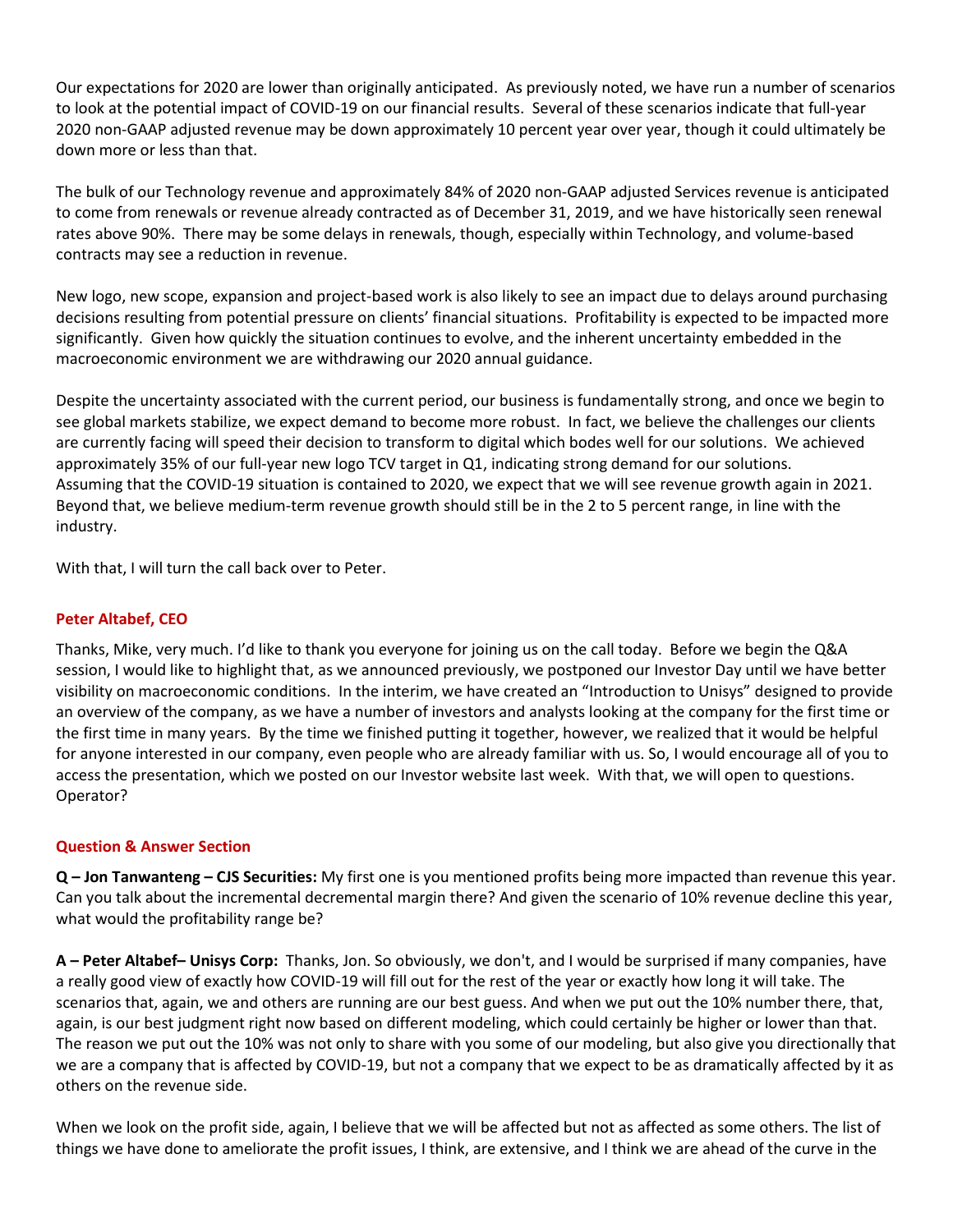way we are approaching this. That said, there are just a bunch of unknowns. On our technology revenue, for instance, which tends to be higher margin and higher cash flow for us, we did very well in the quarter. We exceeded what we expected to do in the quarter. Those contracts could get delayed as we looked at the rest of the quarter, especially those where clients are looking at usage.

We just simply don't know exactly the effect on profitability. Some of the things we know now. So, it's one thing to put everyone on work from home, and we have done that with over 95% of our people operating effectively. But there are things to do that require being at customer sites, especially as our model involves getting more and more efficient and effective on some client activities. So not all of that is going to be able to be done right now or at least not as well as it could be if we were actually on site. So, at the end of the day, we think that the profit will be somewhat disproportionately lower than revenue, especially as we have fixed costs that don't immediately go away when revenue does. But we kind of put that out to show we think other things being equal, this is a company with very strong liquidity right now, very strong cash position. And I think we have a pretty good plan. With that, I'll defer it to Mike.

**A – Mike Thomson– Unisys Corp:** Yes. Jon, maybe I'll just add a point or 2 to that, and I think Peter covered it well. But the other thing that we were very focused on doing was maintaining our staff, right? So, we had indicated in our prepared remarks that our goal here is to come out of COVID stronger than we went into COVID, right? And certainly, removing your staff because of the temporary decline in revenue is not a great way to do that. So, we've actually taken a position where we're doing a little retooling, retraining, making sure that we've got folks lined up so that we are prepared to serve our clients even better as we come out of this crisis.

For that reason, as Peter alluded to, the fixed cost model of that associate base or even though that in some cases, it's variable, you mentioned furloughs and some other things where we tweaked what we can, but we're really trying to hold the masses. Not to mention, we see this as an opportunity. You've got many other folks in our space that are letting a lot of people go. Well, if there are resources out there that are in the right skill set, well, we're looking at opportunity to get some of those resources on board. So again, post the crisis that we'll be stronger than we were going into it. So those are a couple of the reasons why I think that the profitability will be impacted in a greater manner than top line.

**Q – Jon Tanwanteng – CJS Securities:** Okay. Great. And then 80% to 85% of your revenue is recurring, what percentage of that would you say is maybe essential business tied to things that actually help your clients run their businesses? What could be renegotiated or cut, if they had to, if there were a solvency issue situation? And then I think you mentioned a couple of times now that you have volume-based contracts. I'm just wondering what percentage of revenue is tied to those?

**A – Mike Thomson– Unisys Corp:** Sure. Well, I'll pick up on the recurring theme, Jon. So, as we talk about many times, really, over 80% of it is recurring. I would say, for the most part, our recurring revenue are not discretionary type things, right, whether that's our global workspace solutions, et cetera, right, that's not our project-based work. So, they're not really in positions to be renegotiated. And frankly, we've not really had any clients come to us in renegotiation of a contract throughout this crisis. We certainly talked to select clients around perhaps deferral of payments and things like that, but not a negotiation or renegotiation even in a crisis situation.

As Peter mentioned in some of his remarks, we don't have any clients that make up greater than 5% of our revenue base. So, our diversity as far as client diversity is concerned, helps us in that respect as well. As far as the volume-based contracts, largely, those are tied to our BPO business, which you can see is a relatively smaller piece of the overall pie. So, in general, I think, again, with our remarks that we've made earlier and that we've made historically, the fact that we've got diversity in the clients that we serve, diversity in the sectors that we serve, diversity in the geographies that we perform our business in, ability to ship workloads, et cetera, we've been able to service our client base without interruption. And I think in general, we've gotten really high marks from our client base in support of their businesses.

**Q – Jon Tanwanteng – CJS Securities:** Okay. Great. And finally, just on the pension. It was great to hear that the deficit actually decreased. If you could, could you talk about pension relief efforts in Washington? And what was currently being discussed and how that might benefit you if something does get passed?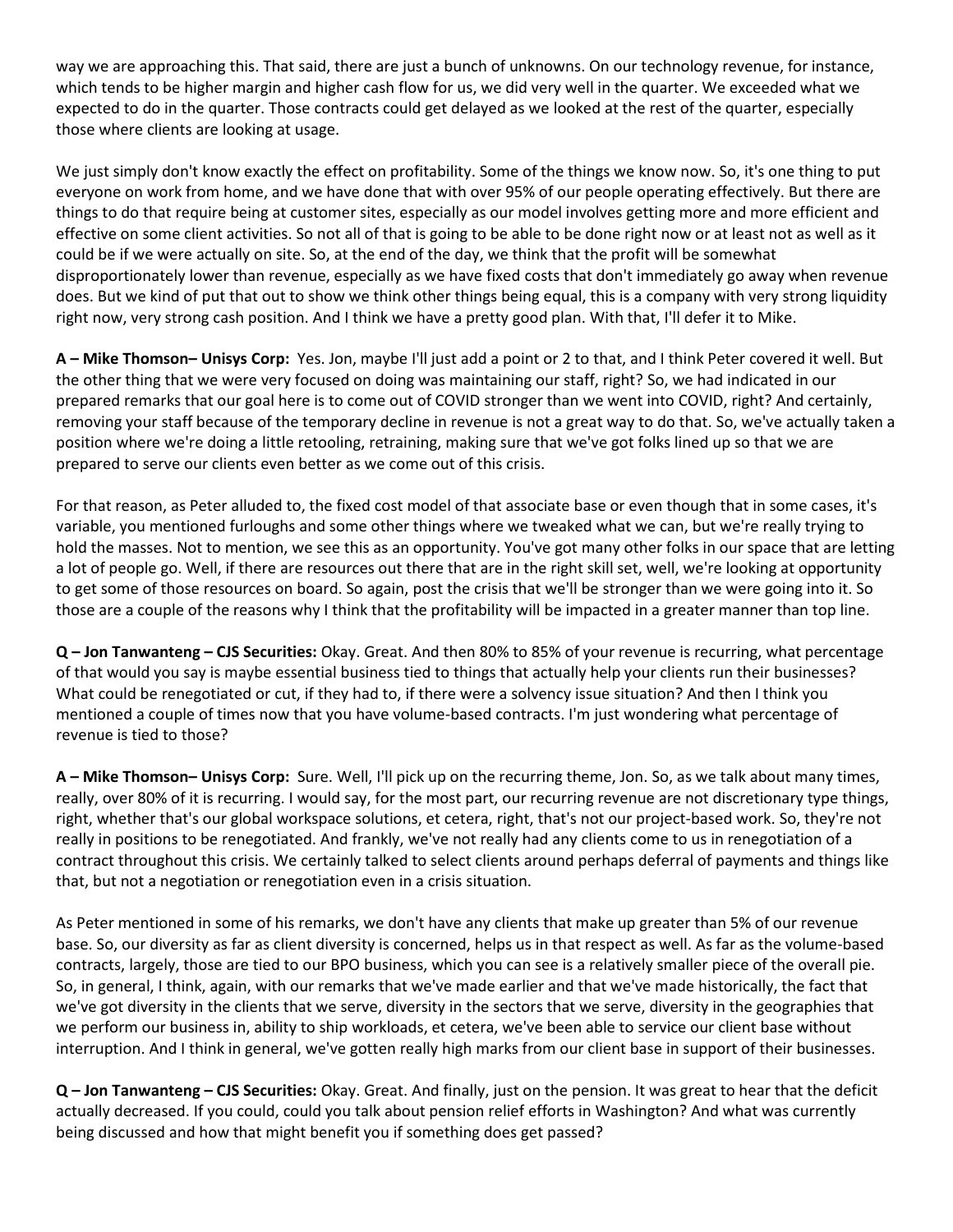**A – Mike Thomson– Unisys Corp:** Sure. So maybe I'll touch on 2 points. The first just being the waiver process that we've talked about in the past, we withdrew that waiver, as you would suspect that we would based on the voluntary contributions that we've made. We've already essentially prepaid '20 and '21. So, the waiver for '20 was not required any longer. Two, what you're referring to is some legislation that is currently being discussed as part of one of the stimulus packages. Essentially, the 2 things that they're talking about is expansion of the interest rate corridor and also deferring or amortizing payments for cash contributions over a 15-year period. The current program is over a 7-year period.

So essentially, what that would do, and those are both put in place to ultimately give companies the ability to infuse cash into their businesses today, and it's more a permanent fix as opposed to some of the temporary solutions that they've already put in place with some of the other stimulus packages. So essentially, Jon, it would take away our pension contributions for probably the next 6 years. And post that, I don't think we have a year that exceeds something like certainly \$50 million in any given year throughout their duration. So, it really streamlines and spread those contributions out over a much longer period, frankly, which is a lot more indicative to when those actual obligations come due. So, from our perspective, it would be viewed positively and would really allow us to stretch out cash contributions over a much longer period of time.

**Q – Rod Bourgeois – DeepDive Equity Research:** I want to ask kind of a bigger picture question, kind of looking down the road after the coronavirus crisis subsides. I'd love to get your take on whether you see trends happening during the crisis that would put you in a position to have better market share on the other side of the crisis? So, are there trends happening or investments that you're making or developments in your client base that would allow you to essentially gain wallet share at some of your key clients?

**A – Peter Altabef – Unisys Corp:** So, Rod, thanks for the question. I think it's a great question. And it is one we're spending a lot of time on. So, we are trying to optimize for the current situation, but very much looking forward and looking ahead to what that new normal looks like, and how we are a stronger company when we get there. When we think about the things we are doing right now, they fall into 2 categories. One, I would say, is the shoemaker not having a whole lot of shoes. So, putting in a new ERP program, putting in a new workforce management program, changing our sales and marketing platform, are all things that we would have done subsequent to the sale of the federal team now that we have more financial flexibility to do it. But it's even more important that we do it right now because under this period of time, we can really kind of make sure that we nail our processes and that we are ready to compete really with anyone as we come out of it in terms of not getting in our own way. This is a company that has always had a lot of potential, but sometimes we get in our own way. And we will be out of that phase by the time COVID-19 is over.

With respect to solutions for our clients, we have been focusing for several years now on developing next-generation solutions across our key areas of focus, and we now have them. So, when we talk about global workforce and InteliServe, our ability to not only provide these services on a client site, but to do this remotely. When we talk about adding Stealth into the mix, which, of course, isn't an add-on for us. It's always been inherent in that application, but it's something that other folks don't have.

So, workforce, global workforce, which is now getting, I would say, C-level attention from not just the C level, but the CEO level attention, fits right into our sweet spot. So, we feel very good about our solutions for global workforce. And this is a permanent shift. Not everyone is going to go back to offices. Those that do will be going back one day, 2 days, 3 days a week instead of 5 days a week. So, our ability to do so much of this work for our clients remotely and to add the kind of AI we have been adding to it, to add the artificial automation is a big deal.

CloudForte, when I think of what we have done, and I think of what clients are experiencing now, it's pretty interesting. Clients who have the majority of their work already in the cloud are experiencing less issues with COVID-19 from an IT standpoint than those that are still dealing with their own data centers because those clouds are effectively outsourced. They have a level of redundancy, and they're up and running without having to worry about having your own people on site. So our CloudForte solutions, which encourage the movement and the administration and the operation of that work to the cloud is exactly what is called for right now and will be called for afterwards. (*inaudible*), it's hard to mention a platform that's not more particularly appropriate to both the time right now and the time going forward. Our Stealth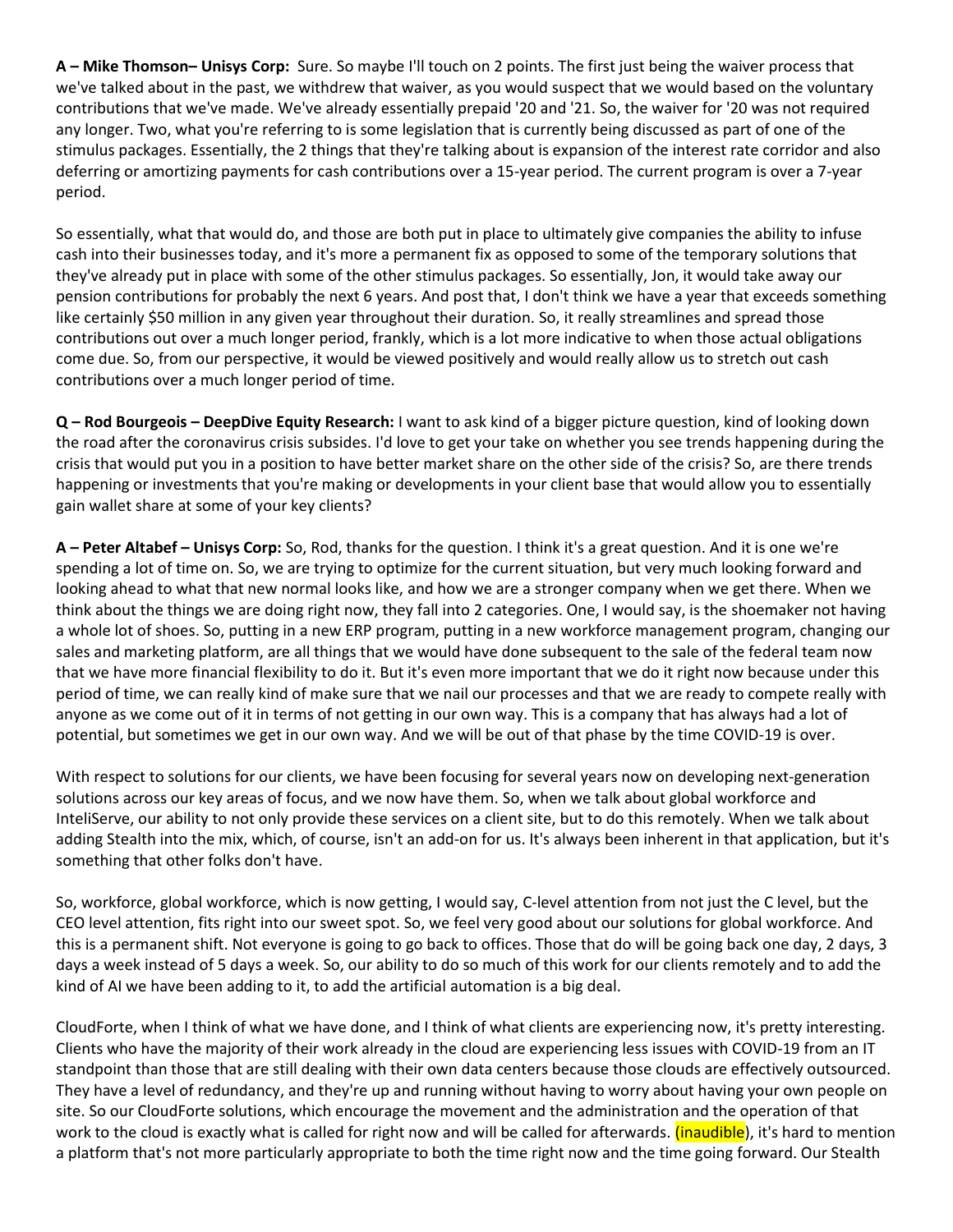pipeline is up 36% year-on-year. We have a tremendous number of opportunities in front of us. And we think that that's going to be a very, very bright spot for us. So, I hate to say we are fortunate because that's a bad word to use in this experience. But we do have a whole series of solutions that have been our core go-to-market solutions, whose time is really very appropriate.

**Q – Rod Bourgeois – DeepDive Equity Research:** So, an extension of the question. So, I think we all see the work from home trend. We see enterprises needing to modify their infrastructure to enable that at a much greater scale. You have a huge history in the workplace solutions business. So, it's natural that you have an opportunity there. So, let's say, you're at a client, they bring you in further into the workplace to upgrade, be ready for work from home. What's the most natural thing now that you're in that position? What's the most natural thing to cross-sell to add scope to that relationship beyond the workplace arena?

**A – Peter Altabef – Unisys Corp:** Well, so if we're already, as I said, about 1/3 of our revenue today is around that digital workspace model. If you look at the kind of revenue we had outside of that, also, about 1/3 of our revenue is what I would call subject to CloudForte solutioning, right? So, whether that is cloud infrastructure, whether that is on-premise infrastructure going to the cloud, whether that is applications work about optimizing programs for the cloud. So, it's another 1/3 of our revenue that fits into another strong suit of ours, which is our CloudForte solutions. And what I would say, Rod, to answer your question specifically, if we are already working with a client on global workspace, it is right next door to say, okay, well, so we're managing all of these operations for you remotely. We need to optimize them onto the cloud environment because that's going to give you more security, and we need to be able to move it in between cloud environments as the pricing of those cloud environments becomes more competitive, which it is doing. So, I would say it's a short burst from our InteliServe offering to our CloudForte, and then Stealth actually underlies both of those.

**Q – Rod Bourgeois – DeepDive Equity Research:** Understood. And then one final question. In Q1, clearly, your operating margin in services, in particular, was impacted by the loss of some demand due to COVID. Can you quantify in the first quarter what the margin hit was from the kind of evaporation in some of the volumes that happened on the demand side?

**A – Michael Thomson – Unisys Corp:** Rod, it's Mike. Yes, look, I don't know that we've got a specific data point there. As you can imagine, it's very difficult to know how much of the volume decline is specific to one thing or another or specific to you not being in the location or not in the location. So, I don't think it'd be as precise as we would like it to be at this point in time. But I guess from our perspective, we were a lot more concerned around ensuring that our clients had no disruptions, that we're able to support our client base in everything that they were doing to get themselves ready for COVID and to not have crucial systems go down. As you know, we support many different industries, pharma, health care, transportation, you name it, right, public sector, government. So, we were a lot more focused in ensuring the delivery of that work than trying to pinpoint this percentage point related to COVID versus something else.

**Q – Rod Bourgeois – DeepDive Equity Research:** Got it. So just to clarify on that, though. So, some of the margin hit from COVID was more than just the revenue flow-through hurt you. It was also that you had to incur some costs to sort of adjust your operating margin to take care of clients. So, in some ways, there were some lumpy costs that needed to be incurred to convert your operating model?

**A – Michael Thomson – Unisys Corp:** Sure. Look, I think I would look at it threefold. You have the straight revenue passthrough, as you just alluded to. You have the lumpiness for what you have to kind of set up your own infrastructure for costs that are onetime to have our people working remote. And then you also have the inability to get into highly complex situations to remediate things, right, because you can't be on site. So, there's some delay there and some duplicative cost in regards to that as well. But again, first and foremost, it was around seamless delivery, building goodwill and making sure our clients were operational.

**A – Peter Altabef – Unisys Corp:** And Rod, this is Peter. Just coming full circle to your first question about looking out. If we look at the industry trends and we look at how we are set up as a company and you say, okay, so what part of the industry is going to be slightly deemphasized and what part is going to be emphasized as a COVID-19 result. I would say the piece we would expect to get deemphasized somewhat is going to be our field services piece. There won't be as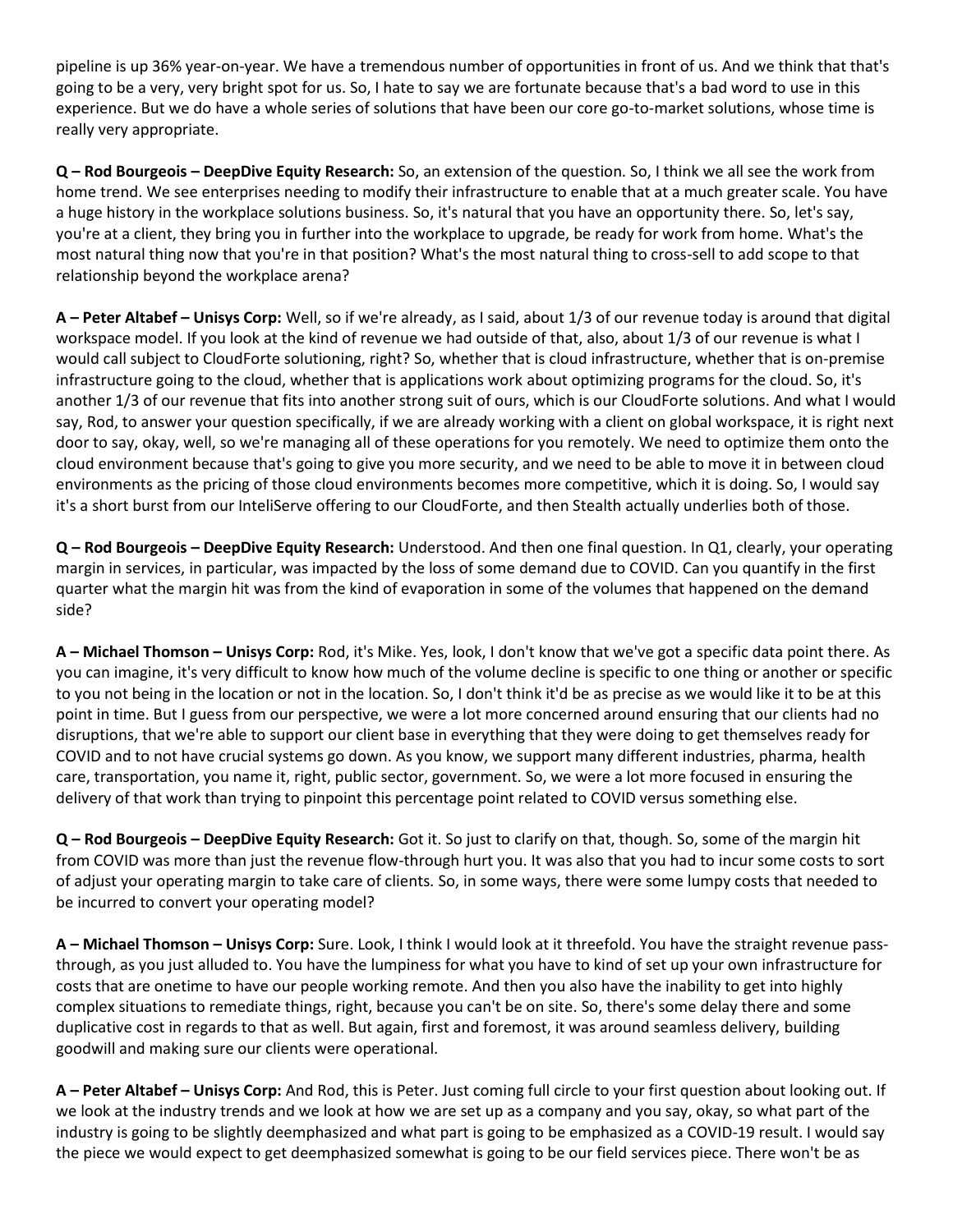much of that, although we are evolving field services to include more IoT, which actually may make up some of that. But putting that aside, field services probably is under more pressure going forward. What replaces that is more security work as you're doing more things remotely, more remote service, more service desk, all of the things that we are good at from a work from home standpoint. And I would say when you look at the margin shift between field services margins and security margins and service desk margins and remote support margins, you're going from low-margin work to significantly higher margin work. So, I do think that will inure to our benefit over time.

**Q – Rod Bourgeois – DeepDive Equity Research:** Definitely a bit of a blessing in disguise because the growth is moving to the digital side of the workplace market. So interesting.

**Q – Joseph Vafi – Canaccord Genuity Corp:** It's Joe Vafi over at Canaccord. Just number one, thanks for your candid remarks here on the business, both positive and negative in this tough time. I thought maybe we'd start with a positive on maybe just a couple more minutes on the Stealth driven AOA business or this always on business and how it stacks up against VPN? I mean I'm not a comm equipment analyst, but it sounds pretty intriguing here on what it could mean moving forward.

**A – Peter Altabef – Unisys Corp:** Yes. So, our Stealth, so the Always-On Access powered by Stealth is a variation of Stealth. And it is Stealth that specifically is targeted at a work from home environment. So, VPNs have different levels of maturity. But if you think of a typical VPN, it's a pipe that allows you to access home base remotely. VPNs were initially set up, Joe, to help a laptop that is on the road somewhere. And they were not set up for the volume that they're seeing now. Usually, it was set up to carry about 20% of a client's network. Now we're talking about 80%. And when you open up a VPN pipe, the problem is opening it up in a network in somebody's house is you're opening it up to everything else on that network, which is old equipment that is also on a network that is not as modern as a laptop, it could be gaming console, it could be all sorts of stuff.

So, our system, which is software as a service system and is a next-generation system uses Stealth to identify that specific piece of equipment and the specific identity of the user of that piece of equipment. So, it doesn't extend into the rest of the home network environment. It also enables the technology that Stealth has. And finally, it allows for dynamic isolation, which means if there is a laptop or if there is a server or if there is an IP address that is from a bad actor, whether it's somebody doing this from home or somebody infiltrating the network, it doesn't matter whether you're inside or outside the firewall. As soon as that is detected, we close it down, and we can close it down within 15 to 20 seconds. And so that allows us to isolate the bad actors and not shut down the rest of the network, which is really critical when you look at some of the cybersecurity events that have gone on in the last 2 years. So, we're very excited about always on access. And I will tell you the level of interest we have is extraordinary. I'll just leave it at that.

**Q – Joseph Vafi – Canaccord Genuity Corp:** That's pretty exciting, Peter. Just if you could remind us now that the SAIC deal is closed, I know you mentioned this new logo deal with a commercial defense contractor that did not transfer over. I assume you have a license deal with SAIC at this point on Stealth as they potentially resell that into the government? How is that working?

**A – Peter Altabef – Unisys Corp:** We do. So, 2 separate points. So, we're not out of the public business. So, as you heard me talk earlier, Joe, 33% of our revenue is public post the sale of federal. The vast majority of that is U.S. state and local business, and it is business overseas with foreign governments. In addition, one of the things that continues is we become -- we become a supplier of our software to SAIC for it to use in the government. Some of that software is ClearPath Forward. U.S. government clients use ClearPath Forward, we make that available to SAIC through a license arrangement, and they use it for their clients. Stealth is exactly the same. So, we provide Stealth to SAIC, and it uses Stealth for its clients.

Now unlike ClearPath Forward, which was a pretty mature offering as far as the federal government is concerned, Stealth is still a newer offering that is expanding with clients. And so, one of the sales that generated technology revenue for us in the first quarter was, in fact, a sale of Stealth to a U.S. government client post the sale of our U.S. Federal business. So that was SAIC getting that contract and then us providing Stealth behind that. SAIC is a \$7 billion organization. Our U.S. Federal team was about \$700 million. We actually expect that pipeline to be increasing and the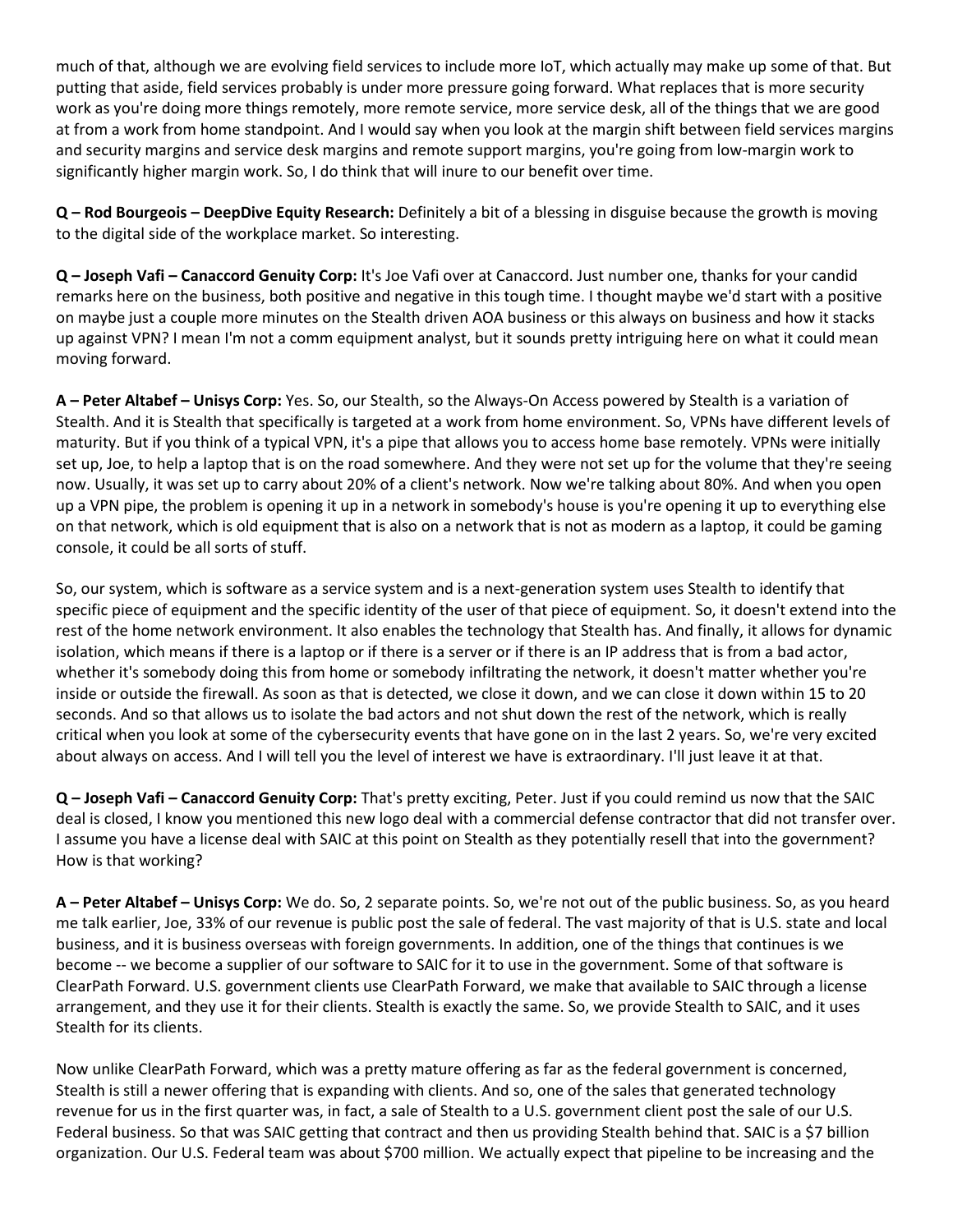license revenues to be increasing. We won't get all the service revenues, although we'll get some of that. But the higher margin license revenue, we will get all of that.

**Q – Joseph Vafi – Canaccord Genuity Corp:** That's great. That's encouraging. And then I guess, if you look at that technology segment, it's always been historically a business that's focused on the kind of a renewal business and it's strategic, you've got to keep the lights on with those clients. Do you see this really being anything as an impediment here where people wouldn't renew? It doesn't feel like that to me. I thought I'd get your opinion on that.

**A – Peter Altabef – Unisys Corp:** Yes, it doesn't feel that way to us either. The organizations that are using that technology are, number one, extremely fortunate in the fact that it is so secure. And so that is a benefit to its ability to process quickly at high volume at relatively low cost. It's extremely secure environment. And so, given the level of cyberattacks that has gone up post COVID-19, especially against financial institutions, health care institutions, government institutions, having that secure platform is more important than ever. We don't get indications that it is anything that would affect the ongoing interest. And obviously, we're investing in that, to your point. So, we now have ClearPath Forward operating in the cloud. We have it operating in the public cloud. So, we're really making advances in bringing that to a place where anybody who has an interest in that platform has no interest in leaving that platform. And of course, technology revenue for us is more than ClearPath Forward. It also includes Stealth license revenue and industry application products license revenue, and we consider those to all be areas of growth.

**A – Mike Thomson– Unisys Corp:** And Joe, just one thing I'd add to that as well, if I could. So, in the Introduction to Unisys, we have a couple slides in there, and we have Vishal Gupta, who leads our technology practice there, it actually gives some real insight there about different applications now for writing open code, on top of that, the support from a services perspective. Peter alluded to the cloud computing. So that application is completely hardware agnostic at this stage and basically software deployed. So, we think there's some real advantages and even tying back to Rod's question, all of these solutions kind of play together and play very nicely together, and obviously, all embedded from a security perspective.

**Q – Joseph Vafi – Canaccord Genuity Corp:** Sure. I mean that's all encouraging. And I think the road map that you guys have done there is right on the mark. And I know you were saying earlier, I think, Peter, that -- perhaps you said that perhaps you don't want to say you're fortunate, but there is an old proverb out there that luck favors the prepared mind. So it's good to be prepared to set yourself up for luck.

**A – Peter Altabef – Unisys Corp:** Well, thank you, Joe. We are prepared. And so, I'll take that, it works for us.

**Q –Ishfaque Faruk – Sidoti & Co LLC:** Just a couple of questions. Most of my questions have been addressed already, actually. On your tech revenue side, Mike, you mentioned that some of your revenues from the SAIC deal, there's still some TSAs out there. This quarter, it was pretty high. Can you give me a sense for what percentage was from that SAIC, if any? Or was it a ClearPath Forward?

**A – Mike Thomson– Unisys Corp:** Yes. Ishfaque, so what I would say to you is that the opening remarks were really around the renewal schedule, and we had a couple contracts renew a little earlier than we had anticipated, but we also had some volume increases. They were from the SAIC venture, and they were a ClearPath Forward based. So, it was a legacy client that went over with the sale, and obviously, good in the concept of working relations with SAIC, very good. The transition has been very smooth. I think both parties are extremely happy with how that is going. And already in the quarter, we've consummated a deal with one of our legacy clients that were ultimately sold as part of that business. And not only did we get the revenue flow-through for that. We ended up getting additional revenues associated with that from a volume base. So, so far, so good, off to a really good start in that space. And as Peter alluded to earlier, they were roughly 7x or 10x bigger than we were in that space. So, we were really looking forward to that relationship. And hopefully, between Stealth and ClearPath and the services that sit on top of ClearPath Forward that we'll continue to see that increase in our technology revenue base.

**Q –Edward Mally – Imperial Capital LLC:** Just to go back to some of the comments that you had made on the pension deficit during your prepared remarks, I just wanted to make sure I heard some of the figures you had presented